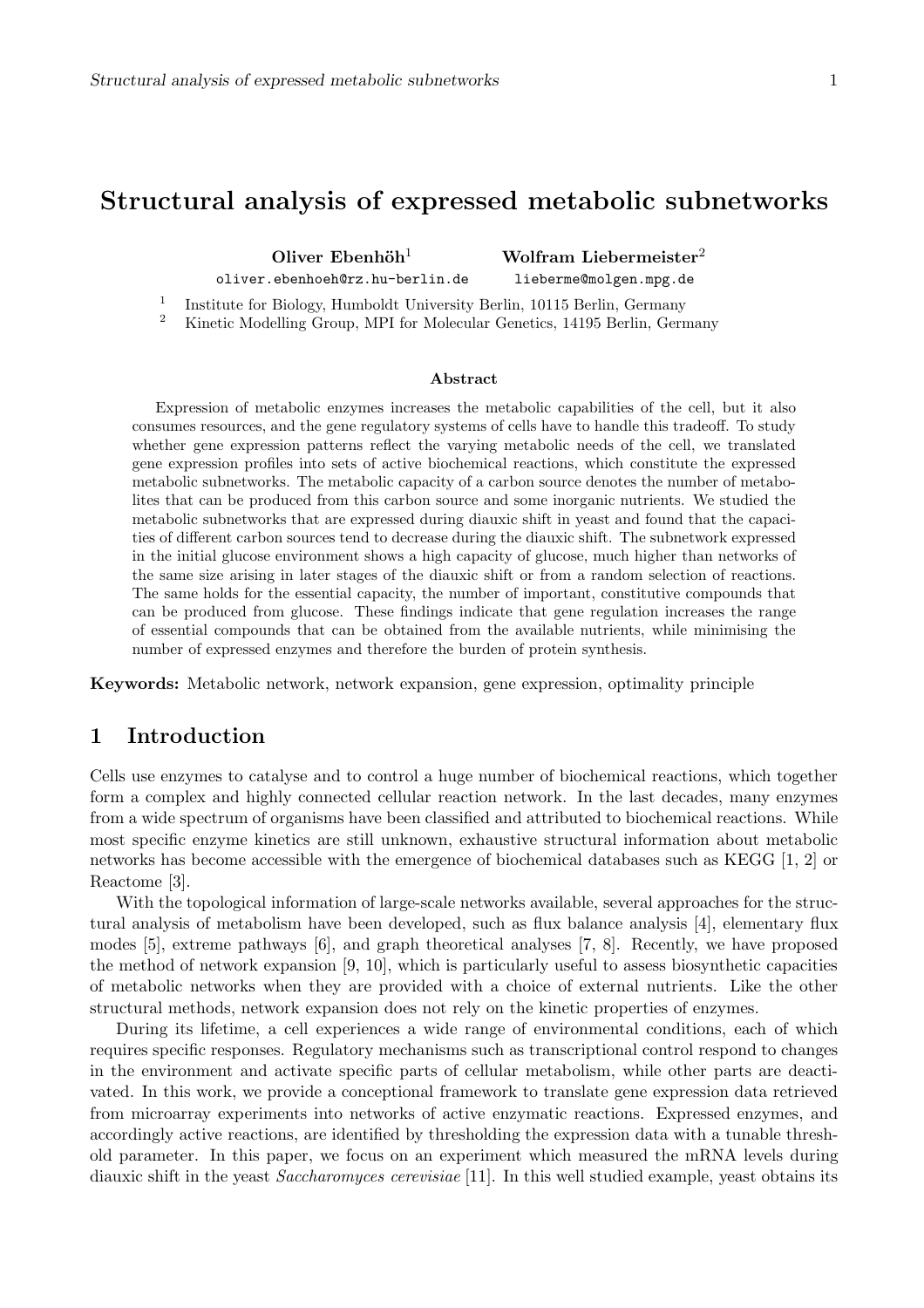energy from anaerobic fermentation as long as glucose is available and switches to aerobic oxidation after glucose has been depleted.

We analyse the resulting expressed subnetworks by network expansion to study which metabolites can be produced from single specific carbon sources. The resulting synthesis capacities provide functional characteristics of the expressed subnetworks. By tuning the threshold parameter, we can change the size and the functional characteristics of the resulting networks.

Since the production and degradation of enzymes requires energy and material, it seems plausible that the regulatory mechanisms shut down enzymes that do not contribute to the maintainance of cellular functions. This economy of protein production should result in specific expressed subnetworks for different environmental conditions. To test this hypothesis, we compare the essential capacity of the network – the capacity to produce constitutive compounds – to essential capacities of random networks of comparable size. In line with our hypothesis, we find that the expressed subnetworks show a significantly better performance.

# 2 Translating expression profiles into expressed metabolic subnetworks

The cellular metabolic network comprises all biochemical reactions that are catalysed by enzymes coded in the genome. The specific amount of enzyme molecules is actively controlled by the cell: enzymes that are not needed can be switched down, e. g. by downregulation of the corresponding genes and initiation of their degradation. If some of the enzymes are completely absent, then the remaining active reactions form a subnetwork of the entire metabolic network. In this section we present a method to construct such subnetworks from expression data measured with microarrays.

In our analysis, the logarithmic expression of a gene (relative to a certain reference value) is accepted as a measure for the catalytic acitivity of the corresponding enzyme. We assume that a chemical reaction is only active if the corresponding expression value exceeds a certain threshold. The method to translate the measured expression values into binary activity profiles is explained in the methods section and schematically depicted in Figure 1.



Figure 1: Translating microarray data into binary activity profiles. Top left: Differential expression data for three hypothetical genes A, B, and C. The curves start with a logarithmic value of zero because the sample at the first point in time is used as the reference sample. Top right: Subtracting the gene means shifts the individual curves. Data points above a certain threshold – defined by a  $(1 - q)$ -quantile of the distribution of all data – are considered expressed (grey), leading to binary activity profiles shown below.

The decision whether a reaction is regarded as active or inactive depends partly on the data preprocessing. The absolute measured values in a microarray experiment (usually channel intensities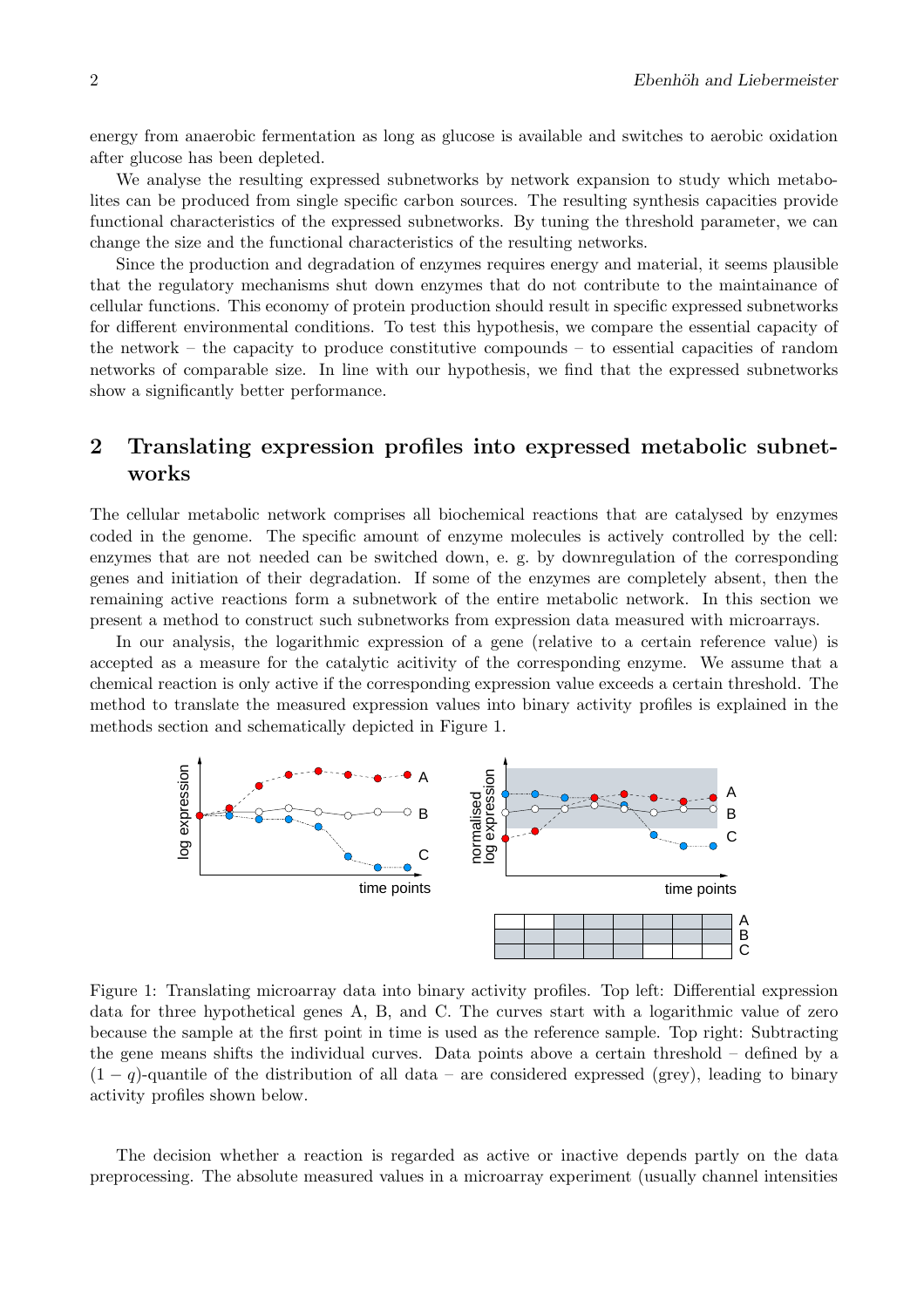for red and green light fluorescence markers) can strongly depend on the individual properties of the microarray chip. Therefore, we shift the mean logarithmic value for each microarray to zero. In addition, the mean logarithmic expression is subtracted for each gene as shown in Figure 1. The resulting value compares the expression of a gene at a certain point to the expression in the other points rather than to a specific (somewhat arbitrarily chosen) reference sample.

We then choose a threshold parameter  $0 \leq q \leq 1$  that determines the fraction of genes to be considered expressed. For example, a threshold value of  $q = 0.8$  means that the top 80% of all gene expression values will represent expressed genes, while the remaining lowest 20% represent inactive genes. In this way, microarray data are translated into binary expression profiles. We subsequently identify those expressed genes which code for metabolic enzymes and, for reasons of simplicity, we consider all enzymes to be expressed for which at least one expressed gene has been identified. These sets of enzymes define the active reactions which compose the expressed subnetwork for each microarray experiment considered.



Figure 2: Discrete activity profiles during the diauxic shift in yeast. The panels show the three central metabolic pathways glycolysis, citric acid cycle, and the pentose phosphate pathway. Each reaction is represented by a box showing whether it is active in different phases of the experiment [11] (from left, 9 hours, to right, 21 hours) and for different threshold values (top to bottom:  $q = 0.85, 0.825, 0.8$ ).

Figure 2 shows the results for gene expression in yeast, measured during diauxic shift [11]. In the experiments, yeast cells in batch culture run out of the nutrient glucose and switch their metabolism from fermentation of sugar to respiration based on ethanol. Samples have been taken at seven time points between 9 and 21 hours after application of glucose. In the figure, little boxes at the reactions indicate the binary expression profile during time (from left to right).

While most reactions remain active during the whole experiment, the *fructose bisphosphatase* reaction (converting fructose 6-phosphate into fructose 1,6-bisphosphate), an important step in glycolysis, is shut down in the last two points in time. Increasing the threshold value  $q$  (rows within the little boxes) also increases the size of the expressed subnetwork, that is, the number of active reactions.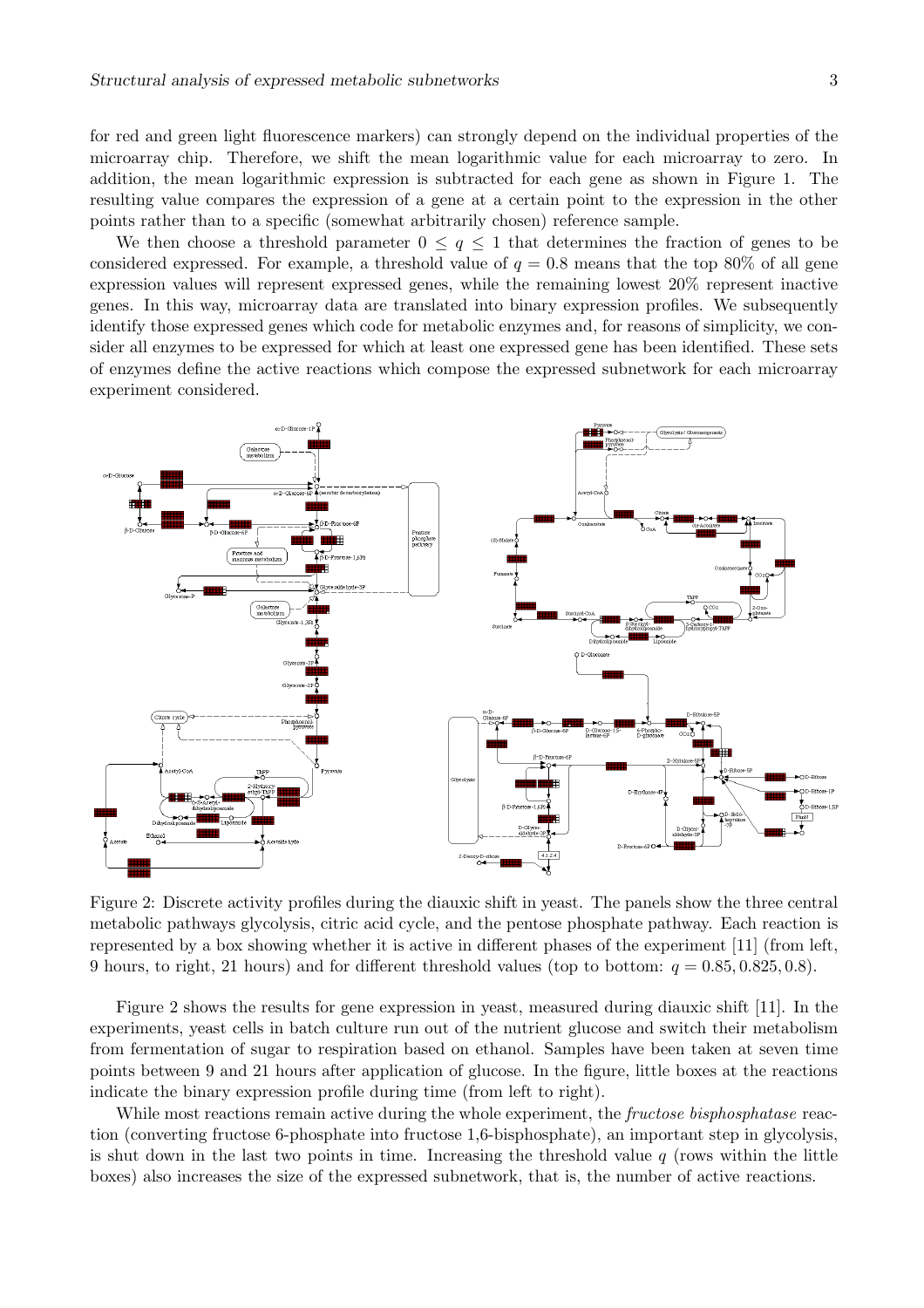## 3 Structural analysis of the expressed metabolic networks

In the previous section, we have shown how gene expression profiles can be translated into expressed metabolic subnetworks. For the diauxic shift data from [11], we have calculated the expressed subnetworks for each time point and for several threshold values. Now we shall investigate structural and functional properties of these subnetworks using the method of network expansion [9, 10]. This method allows a characterisation of metabolic networks in terms of their synthesising capacities. In particular, we determine which biochemical compounds can be produced when inorganic material is abundant while exclusively one carbon containing compound is available. The number of the compounds that can be produced from a particular carbon source will be termed the synthesising capacity, or simply the capacity, of the expressed subnetwork for this particular carbon source. The capacities are calculated using network expansion as described in the methods section.



Figure 3: Expressed subnetworks during diauxic shift in yeast. The two left panels show the network size (number of metabolites, top, and number of reactions, bottom) for several threshold values (different lines, the values decrease from top to bottom). The remaining panels show synthesising capacities for selected carbon sources.

As shown in Figure 3, the synthesising capacities for selected carbon sources change during the diauxic shift. The panels in the figure, representing the results for chemically related saubstances, have been arranged in pairs: The panels in the second column show the result for two hexoses,  $\alpha$ -D-Glucose and D-Mannose, those in the third column for two pentoses, D-Ribose and D-Xylulose, and the right two panels for the two-carbon metabolites ethanol and acetate. Different lines correspond to different values of the threshold parameter.

For most threshold values and for most carbon sources, the synthesising capacity tends to decrease as glucose becomes limited. At the first two time points (9 and 11 hours), all expressed subnetworks computed with high threshold values  $(q \geq 0.8)$  display a large synthesising capacity for all examined carbon sources. In fact, the expressed subnetworks can synthesise over 200 metabolites provided that exclusively one of the selected carbon sources and inorganic material is available. Apparently, the metabolic network of yeast expressed under glucose-rich conditions ensures a high capacity for a large number of carbon sources.

For  $\alpha$ -D-Glucose, we observe a dramatic drop in synthesising capacity between 17 and 19 hours after glucose application for all reasonably high threshold values ( $q \geq 0.6$ ). Interestingly, this is the point in time when cells run out of glucose [11]. If glucose is no longer available, the ability to synthesise many molecules from glucose is apparently no longer an important cellular function. As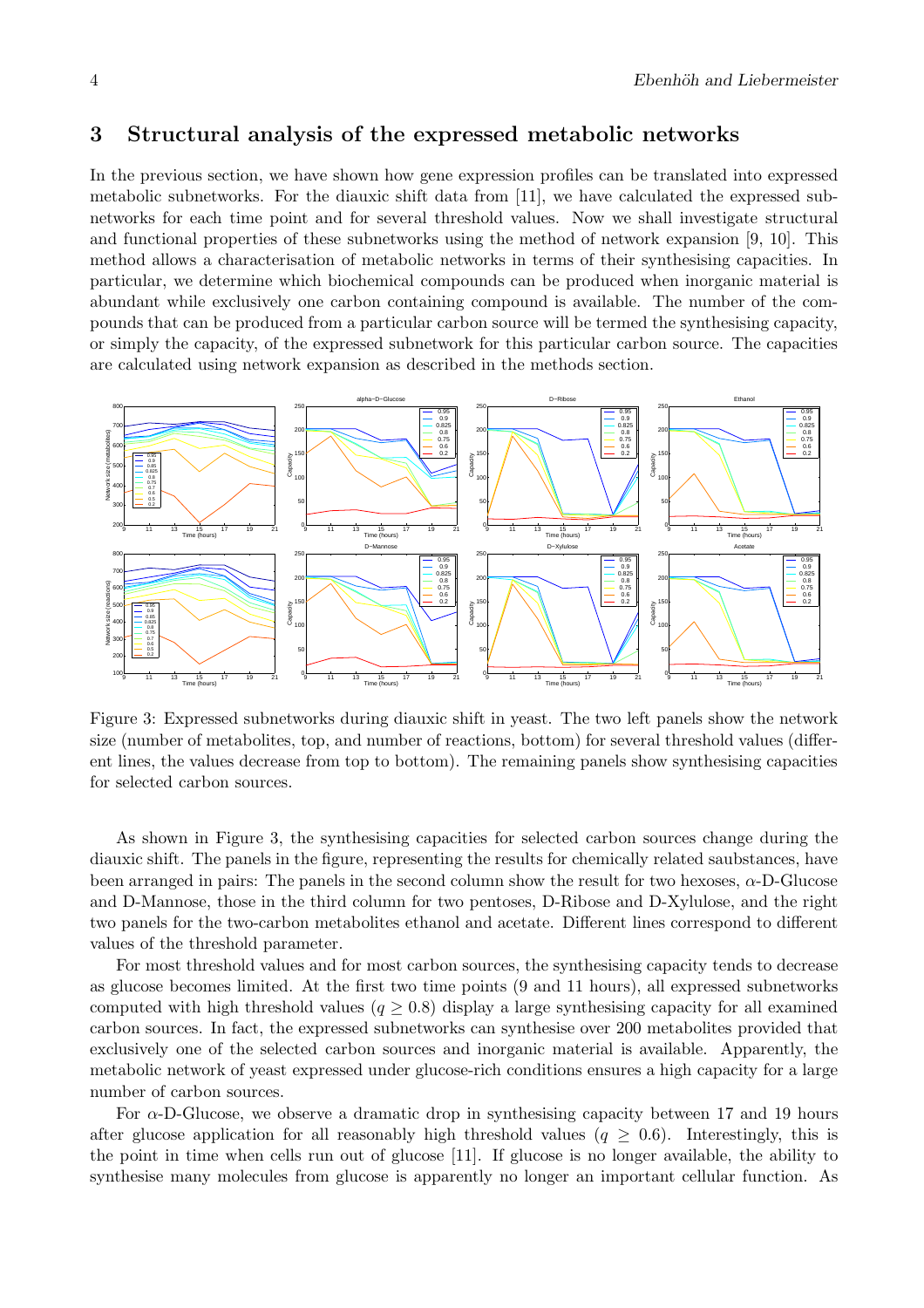a consequence of glucose deprivation, cells react by shutting off some parts of their metabolism and switching on others. This change in metabolic activity is reflected in the change of the synthesising capacities.

The synthesising capacities for chemically related substances display a similar behaviour during diauxic shift. For example, the capacity for D-Mannose exhibits a similar behaviour as for  $\alpha$ -D-Glucose. However, the determined expressed subnetworks for threshold values  $q \geq 0.825$  at the late times (19 and 21 hours) still display a rather large glucose capacity (over 100 compounds), while a high mannose capacity requires an extremely high threshold value of  $q = 0.95$ . This suggests that for the critical threshold values of  $q = 0.9$  and  $q = 0.825$ , the expressed subnetworks still allow for a flexible chemical conversion of glucose but miss exactly those reactions which connect mannose to the remaining glucose metabolism. A closer inspection revealed that this is indeed the case and that the critical reaction is mediated by the enzyme mannose-6-phosphate ketol-isomerase, converting mannose-6-phosphate into fructose-6-phosphate. In fact, if the network determined with threshold  $q = 0.825$ , containing 511 reactions, is structurally modified by adding this single reaction, the synthesising capacity for mannose increases from 22 to over 100. It is biologically reasonable for yeast to maintain certain conversion capabilities for glucose even if external glucose is no longer available, since glucose can internally be produced and act as an intermediate metabolite. However, it is not economic for the cell to invest energy in the production of enzymes that convert mannose into glucose if no mannose is externally available.

The two pentoses show almost identical synthesising capacities. Interestingly, for intermediate threshold values  $(0.1 \leq q \leq 0.9)$ , the capacity drops significantly between 13 and 15 hours (a good time before complete glucose exhaustion) and partly recovers between 19 and 21 hours (after complete exhaustion). This indicates that there exists some connection between the regulation of pentose metabolism and the external availability of hexoses. Obviously, investigation of the three central metabolic pathways glycolysis, citric acid cycle and pentose phosphate pathway (Figure 2) is not sufficient to explain this behaviour in detail. However, their examination hints at an important role of ribose-5-phosphate isomerase, transforming D-ribose-5-phosphate into D-ribulose-5-phosphate: the presence / absence of this reaction strongly correlates with high / low synthesising capacity for pentoses – this reaction is inactive for the three points 15, 17, and 19 hours for a wide range of threshold values.

Surprising, and far more difficult to explain, is the result for ethanol (and acetate, displaying almost exactly the same behaviour). It is known that during diauxic shift, yeast changes from anaerobic to aerobic metabolism. After glucose deprivation, ethanol is used as both energy and carbon source. Therefore, one would intuitively expect that the synthesising capacity for ethanol increases during diauxic shift. However, this is apparently not the case. To find explanations for this behaviour on the network level, we have tried to identify critical reactions that are responsible for the decreased synthesising capacity (see Methods). When comparing the expressed subnetworks at 17 hours for the threshold values  $q = 0.9$  (network size of 677 reactions, capacity for ethanol of 178 compounds) and  $q = 0.825$  (641 reactions, 29 compounds), we could identify a reaction that is lost in the smaller network, which seems to inflict a dramatically reduced synthesising capacity. However, this reaction, catalysed by the enzyme aminoadipate semialdehyde oxidoreductase, is involved in lysine degradation and no direct connection to the metabolism of ethanol is apparent.

While the capacity found for glucose seems to reflect the external availability of glucose, the capacity for ethanol is apparently not a good indicator for the absence of glucose. Further investigations will be necessary to understand the relation between the synthesising capacity of ethanol and the shift to aerobic oxidation during glucose depletion [11].

## 4 Performance of the expressed subnetworks

Enzymes are necessary to catalyse the chemical reactions that transform external nutrients into biomass. However, the production, maintainance, and degradation of enzymes requires energy and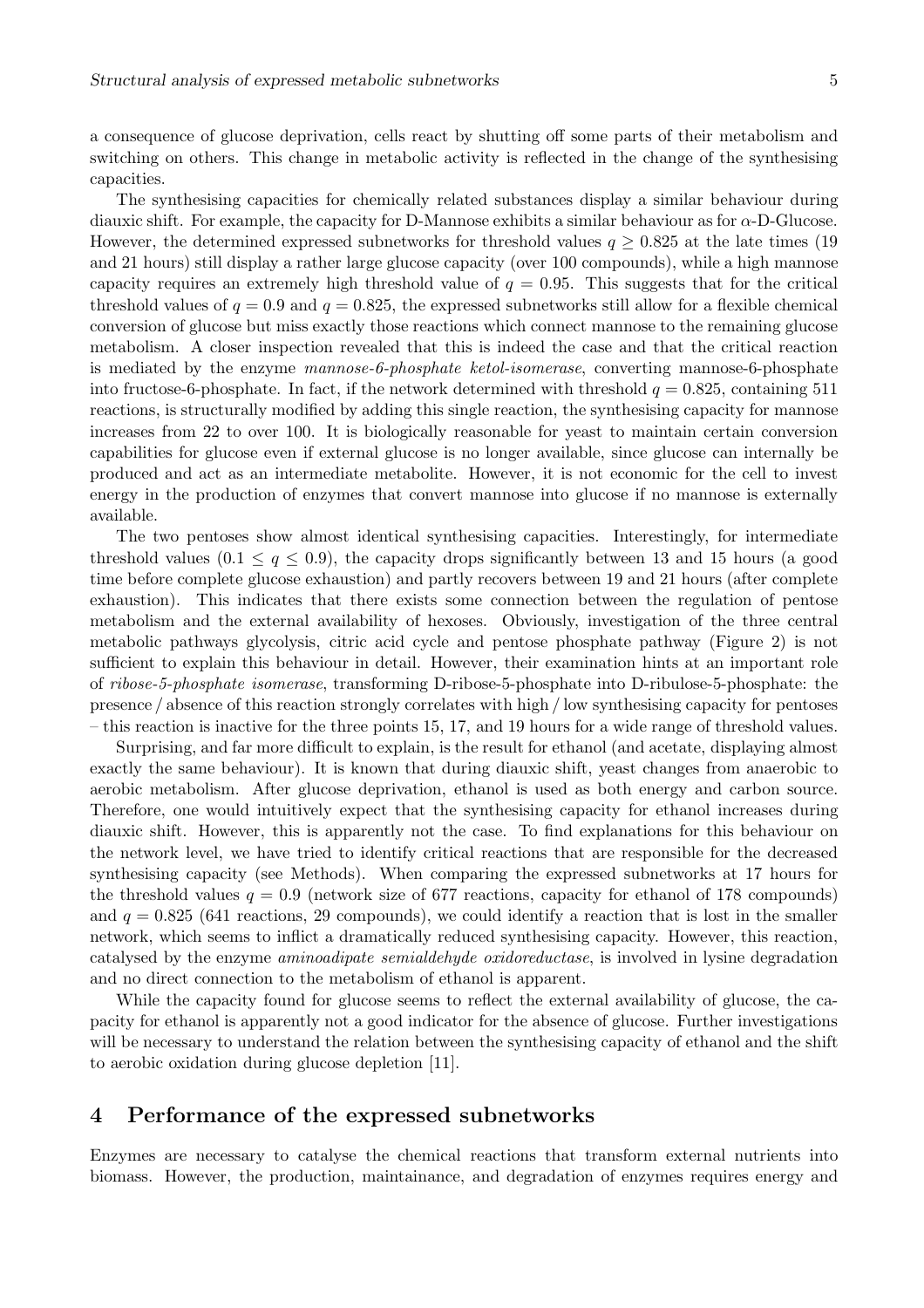material, and the presence of enzymes increases the osmotic pressure. All this puts a burden on the cell, so the amount of enzyme molecules should be kept small.

Different optimality-based approaches [12, 13, 14, 15, 16] have been suggested to model the compromise between metabolic performance and the cost of enzyme production. Under certain circumstances, it seems to be optimal for the cell to switch off parts of the metabolic network. An analysis of the Lac operon [16] has shown that the operon should be shut off completely if lactose is only available in small amounts.

Here we characterise networks by their capability to produce metabolites from a selected carbon source. In this framework, enzyme expression enables the cell to produce biomass precursors and other essential metabolites (which we together term *constitutive metabolites*) from the external resources. This benefit is counteracted by the cost of enzyme production, quantified by the number of active reactions. Thus ideally, gene expression should lead to expressed subnetworks that maximise the synthesising capacity for the available carbon sources, while minimising the network size.

Our distinction between active and inactive reactions depends on an arbitrary threshold  $q$ , and it may be that the computed capacities just reflect our specific way of data preprocessing, a specific choice of the threshold value  $q$ , or simply the network size. To rule out these possibilities, we show that for a range of threshold values the expressed networks found in reality yield higher benefits than reference networks of the same size and thus the same cost of enzyme production. As reference networks, we consider random subnetworks constructed from the complete yeast network by randomly chosing a given number of reactions. The underlying null hypothesis is that the gene expression values do not at all reflect the metabolic function of the genes.



Figure 4: Performance of the expressed subnetworks during diauxic shift. Left: Synthesising capacity for  $\alpha$ -D-Glucose is plotted versus subnetwork size. Each light grey point refers to a random subnetwork. The lines correspond to subnetworks expressed during diauxic shift [11], each line represents an experimental point (evaluated with different threshold values q). Right: Essential capacities for  $\alpha$ -D-Glucose denoting the number of constitutive compounds obtainable from glucose. In both cases, the expressed network under glucose conditions performs better than expressed networks at later points and random networks of the same size.

To test our hypothesis of increased capacity for the nutrient  $\alpha$ -D-Glucose, we plotted in Figure 4a the synthesising capacity against the network size for different choices of the threshold parameter q. Grey points correspond to random networks, while each line depicts an expressed subnetwork for different choices of the threshold q. As expected, larger random networks  $(x\text{-axis})$  tend to yield larger capacities for glucose  $(y\text{-axis})$ . The same holds for the subnetworks expressed during the diauxic shift: at a low threshold, both the network size and the capacity for glucose are small. When the network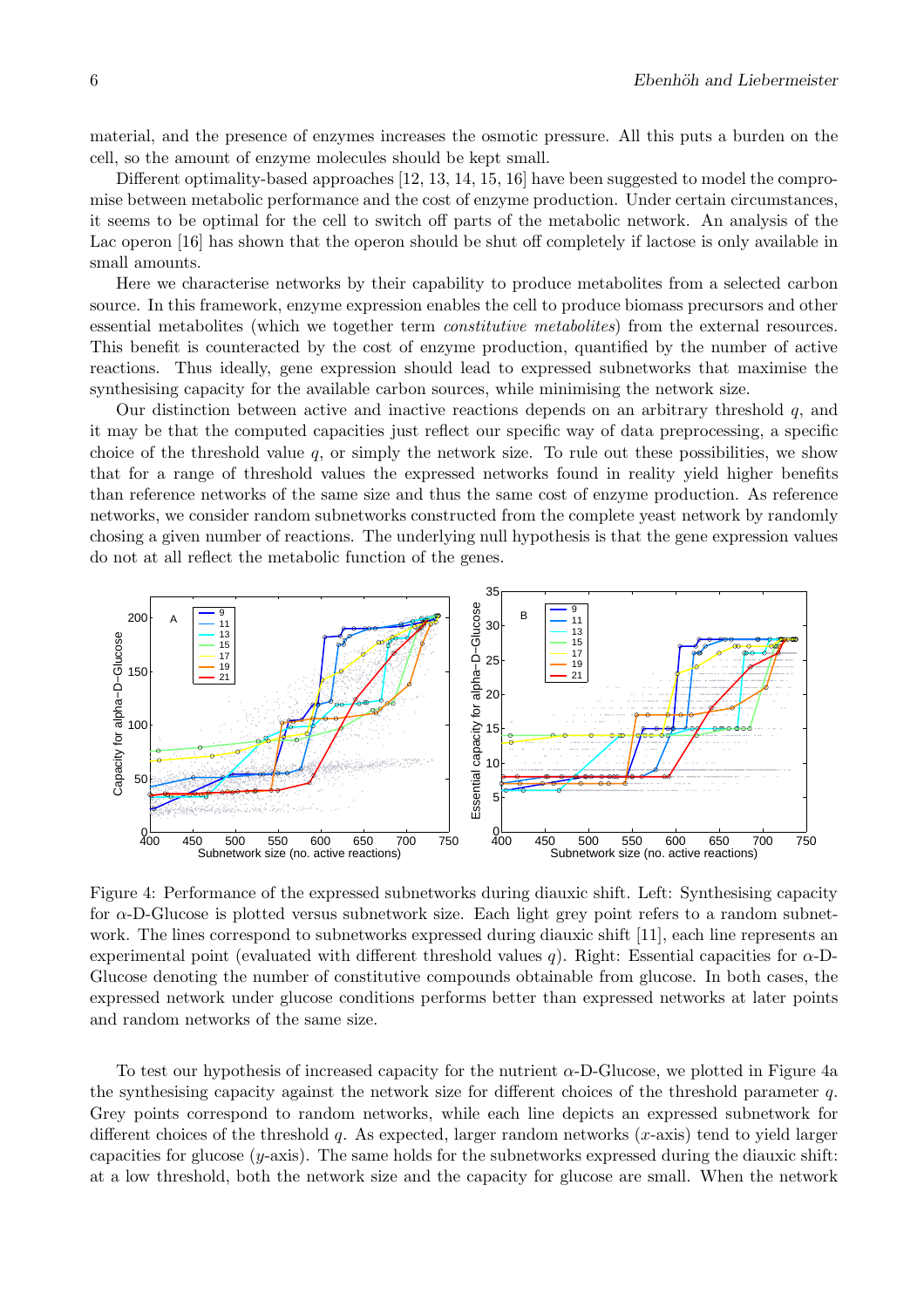becomes larger, also the capacity for glucose increases; however, when compared to random networks, high capacities are already reached for networks of moderate size. We found that the network expressed under glucose conditions, thresholded to a size of 600 reactions, has a higher capacity than any of 10000 random networks of the same size. At a size of 650 reactions, two of the random networks have higher capacity (p-value  $\approx 2 \cdot 10^{-4}$ ), while at 700 reactions, the p-value raises to 0.084.

Altogether, the subnetwork expressed at the beginning of the experiment performs better on glucose than the subnetworks at intermediate or late times where no glucose is available, and significantly better than the randomly chosen subnetworks.

Since not all metabolites play an important role in metabolism, we have defined an ad-hoc list of 76 constitutive metabolites which are essential for growth (see Table 1). We repeated the above analysis determining the essential capacity, under which we understand the number of constitutive metabolites that can be produced from glucose as the sole carbon source. The results are plotted in Fig. 4b. As for Fig. 4a, it can be observed that expressed subnetworks perform significantly better than random subnetworks. Interestingly, even for later times and low threshold values, the essential capacity remains very high as compared to randomly selected subnetworks.

Table 1: Constitutive metabolites. This ad-hoc list contains metabolites which are considered to be essential for cell growth. It comprises most amino acids and important cofactors. The list has been compiled by determining those metabolites which appear in at least 90% of the metabolic networks of all organisms contained in the KEGG database.

| $H_2O$                         | ATP                     | $NAD$ <sup>+</sup>                    | <b>NADH</b>               |
|--------------------------------|-------------------------|---------------------------------------|---------------------------|
| <b>NADPH</b>                   | $NADP+$                 | ADP                                   | Orthophosphate            |
| CoA                            | CO <sub>2</sub>         | Pyrophosphate                         | NH3                       |
| <b>UDP</b>                     | S-Adenosyl-L-methionine | AMP                                   | S-Adenosyl-L-homocysteine |
| Pyruvate                       | $Acetyl-coA$            | L-Glutamate                           | GDP                       |
| Glycine                        | L-Alanine               | GTP                                   | L-Lysine                  |
| L-Aspartate                    | $_{\rm CMP}$            | L-Arginine                            | <b>CTP</b>                |
| L-Glutamine                    | L-Serine                | L-Methionine                          | Phosphoenolpyruvate       |
| UTP                            | L-Tryptophan            | L-Phenylalanine                       | $H^+$                     |
| <b>ITP</b>                     | L-Tyrosine              | L-Cysteine                            | Tetrahydrofolate          |
| IDP                            | UMP                     | Glyceronephosphate                    | CDP                       |
| D-Ribose5-phosphate            | L-Leucine               | dATP                                  | L-Histidine               |
| 5,10-Methylenetetrahydrofolate | <b>GMP</b>              | L-Proline                             | L-Valine                  |
| L-Threonine                    | dADP                    | dGTP                                  | dAMP                      |
| dGDP                           | dTDP                    | dTMP                                  | $d$ UMP                   |
| L-Isoleucine                   | dCTP                    | dTTP                                  | $d$ UTP                   |
| dCDP                           | dUDP                    | Thiamintriphosphate                   | Zymosterol                |
| Heme                           | dGMP                    | L-1-Pyrroline-3-hydroxy-5-carboxylate | FAD                       |
| $3', 5'$ -Cyclic $AMP$         | L-Asparagine            | $d$ CMP                               | Glutathione               |
|                                |                         |                                       |                           |

## 5 Discussion

Differential expression leads to a temporal up- and downregulation of enzymes. Complete downregulation of enzymes switches off the corresponding biochemical reactions, reducing the metabolic network to a current expressed subnetwork. We presented a heuristic method to construct expressed metabolic subnetworks from expression data.

Our method of thresholding the expression data is based on the following argument: we assume that a low expression value of an enzyme leads to a small activity. For saturable kinetics, this implies a small maximal velocity and hence a small reaction rate. Even if no reaction is completely switched off, we assume that the downregulated reactions are so slow that their contribution to metabolism can be neglected, and we compute the synthesising capacities arising from the remaining, sufficiently fast reactions. We expect that using enzyme concentration instead of mRNA concentrations will lead to more reliable results.

The size of the determined subnetworks depends critically on an arbitrary selected threshold parameter q. However, Figure 2 shows that the results for the three central metabolic pathways (glycolysis,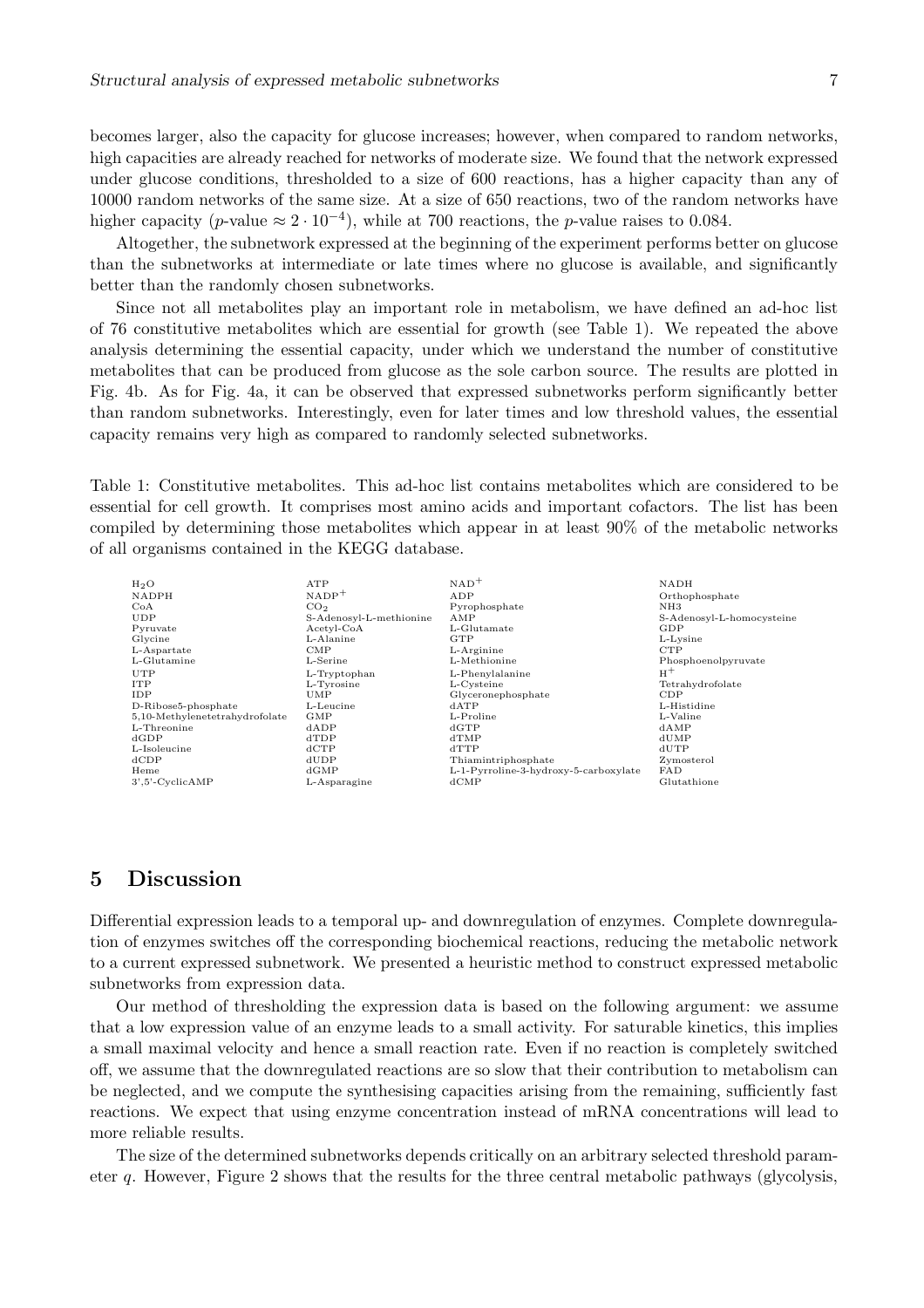the citric acid cycle and the pentose phosphate pathway) are stable within a certain parameter range  $(0.8 \le q \le 0.85)$ , and also the binary activity profiles for most important enzymes remain unchanged.

We characterised the calculated subnetworks at each point in time and for different threshold parameters by the synthesising capacities for various carbon sources. By comparing the composition of the calculated subnetworks with their capacities, we could identify reactions whose absence or presence critically influences the capacities for several carbon sources. For some cases, such as the mannose capacity, a critical reaction within the metabolic subnetwork could be identified. However, for other examples, like the ethanol capacity, it is not obvious why the presence or absence of the critical reactions leads to such extreme changes in capacity. Considering the high connectedness and complicated wiring of a metabolic network, it should not be surprising that many phenomena cannot be related to single reactions.

While the synthesising capacities for hexoses show plausible time courses – the capacity for glucose should decrease once glucose is no longer available – the time course for ethanol is not directly and intuitively related to the textbook picture of the diauxic shift. Intuituvely, we would expect the ethanol capacity to increase during diauxic shift but we find that this is not the case. A possible explanation for this discrepancy is as follows: It is conceivable that production of new compounds from ethanol requires additional cofactors which we have not considered in the calculations based on network expansion. In such a case the determined capacity of ethanol will be low even if there is no net consumption of the cofactor in reality.

One important function of metabolism is to provide precursors for biomass production and other metabolites which are indispensable for a wide class of reactions. Continuously growing cells need to produce them: thus we scored metabolic networks by the number of (1) all compounds and (2) all constitutive compounds they can produce from glucose. We compared the performance of expressed subnetworks to a large number of random networks and observed that for a range of network sizes, the expressed networks lead to a significantly high yield even for small subnetwork size. This result supports the hypothesis that the expression of enzymes follows an optimality principle: the cell seems to ensure that a maximal number of essential metabolites can be produced by a minimal set of active reactions. Studies to corroborate and extend this finding may comprise a more detailed modelling that accounts for the exact composition of the growth medium and compares the results for different experimental conditions.

## 6 Methods

### 6.1 Construction of expressed subnetworks from gene expression data

Expression data were downloaded from [11]. The expressed subnetworks for the different time points were constructed as follows: (1) Microarray data were transformed to log10 ratios (intensity in sample divided by intensity in the reference sample). (2) Multiple values for the same open reading frame (ORF) were averaged (arithmetic mean of log values). Missing values were replaced by values guessed from a linear regression model that is also used in analysis of variance: column, row, and total means were computed from the non-missing values. For each missing value, we imputed the sum of the corresponding row and column means minus the total mean. (3) The data were normalised by subtraction of array mean values and subsequent subtraction of the gene mean values. (4) Expressed ORFs were determined by thresholding the expression values. We consider the distribution of all expression values in a data set. Given the quantile threshold  $q$ , an ORF is considered expressed if the corresponding expression value is above the  $(1-q)$ -quantile. (5) We downloaded the metabolic network of yeast from the KEGG database [1, 2]. The data set contains a mapping between chemical reactions and open reading frames. An enzyme is considered expressed if at least one of the corresponding ORFs (as indicated by KEGG) is expressed. We also tested other variants of data preprocessing: in step (3), we considered (i) unnormalised data and (ii) data that were only normalised for the array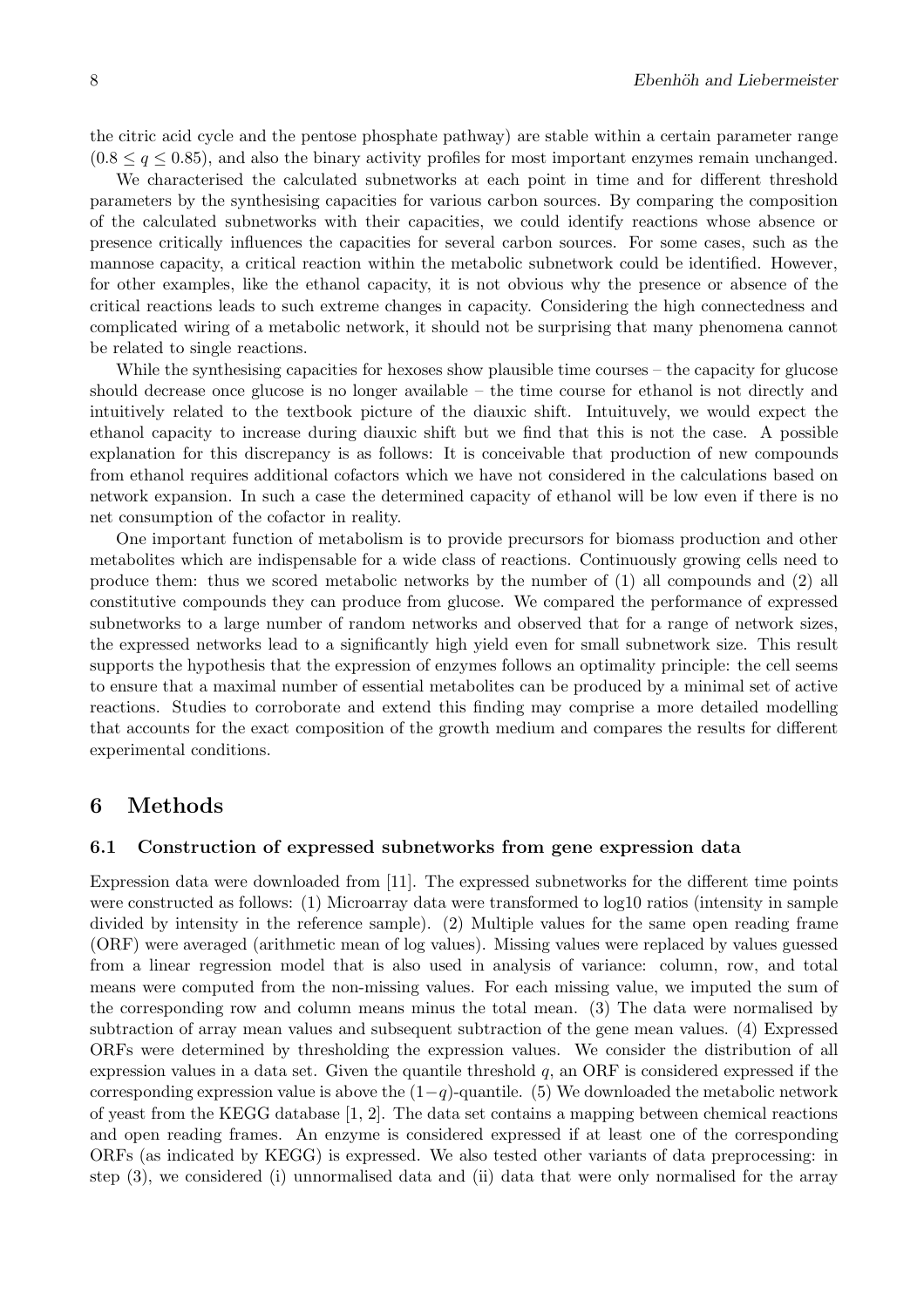mean. In step (4), we also tried thresholding per array. These different preprocessed data lead to similar general conclusions (not shown).

### 6.2 Structural analysis using network expansion

In the method of network expansion (described in detail in [10]), a series of metabolic networks is constructed from a given number of initial substrates (the seed). In each step, the network is expanded by those reactions which utilise only the seed and those metabolites which are products of reactions incorporated in previous steps. By construction, the metabolites within the final network characterise the synthesising capacity of a metabolic network when only the seed substrates are available. For our calculations, we assume that important cofactors, namely  $ATP/ADP/AMP$ ,  $NAD(P)H/NAD(P)^+$  and Coenzyme-A, whose presence is required for many reactions, do not have to be synthesised during the expansion process. We rather assume that they act only in their function as cofactors, i. e. transferring phosphate groups, accepting electrons or transferring acyl groups. The reason for this approach is that these cofactors exist in every functional cell and, when functioning as cofactors, they are neither produced or consumed and consequently their total concentrations remain constant. The cofactor functionality is therefore provided even if they cannot be produced from the seed compounds. The role of cofactors has been extensively discussed in [10].

The synthesising capacities in this work have been calculated as follows: We first identified all noncarbon containing compounds appearing in the yeast metabolism. Then, for each carbon-containing metabolite in the yeast metabolism, we added this metabolite to the previously determined set of non-carbon compounds and used this set as a seed for the network expansion. These calculations were carried out for all carbon-containing compounds and for all determined expressed subnetworks.

We identified critical reactions by the following approach: We investigate the case for two expressed subnetworks corresponding to different threshold values  $q$ , for which the larger displays a high and the smaller a low synthesising capacity for some carbon source. We first identify those reactions which appear only in the larger network. For each such reaction, we construct a new subnetwork by removing it from the larger subnetwork and calculate its capacity. A reaction is considered critical if its removal results in a considerably reduced synthesising capacity. Similarly, we construct for each of these reactions a subnetwork by adding the reaction to the smaller of the two subnetworks and again compute the capacity. In this case, a reaction is considered critical if its addition leads to a considerably increased synthesising capacity. For the presented examples, both methods resulted in the same critical reactions.

## References

- [1] Kanehisa M. A database for post-genome analysis. Trends Genet. 1997;13:375–376.
- [2] Kanehisa M, Goto S, Hattori M, Aoki-Kinoshita KF, Itoh M, Kawashima S, et al. From genomics to chemical genomics: new developments in KEGG. Nucleic Acids Res. 2006;34:D354–357.
- [3] Joshi-Tope G, et al. Reactome: a knowledgebase of biological pathways. Nucleic Acids Res. 2005;33 Database Issue:D428–32.
- [4] Kauffman KJ, Prakash P, Edwards JS. Advances in flux balance analysis. Current Opinion in Biotechnology. 2003;14:491–496.
- [5] Schuster S, Fell DA, Dandekar T. A general definition of metabolic pathways useful for systematic organization and analysis of complex metabolic networks. Nature Biotechnology. 2000;18:326–332.
- [6] Papin JA, Price ND, Wiback SJ, Fell DA, Palsson BO. Metabolic pathways in the post-genome era. TIBS. 2003;28(5):250–258.